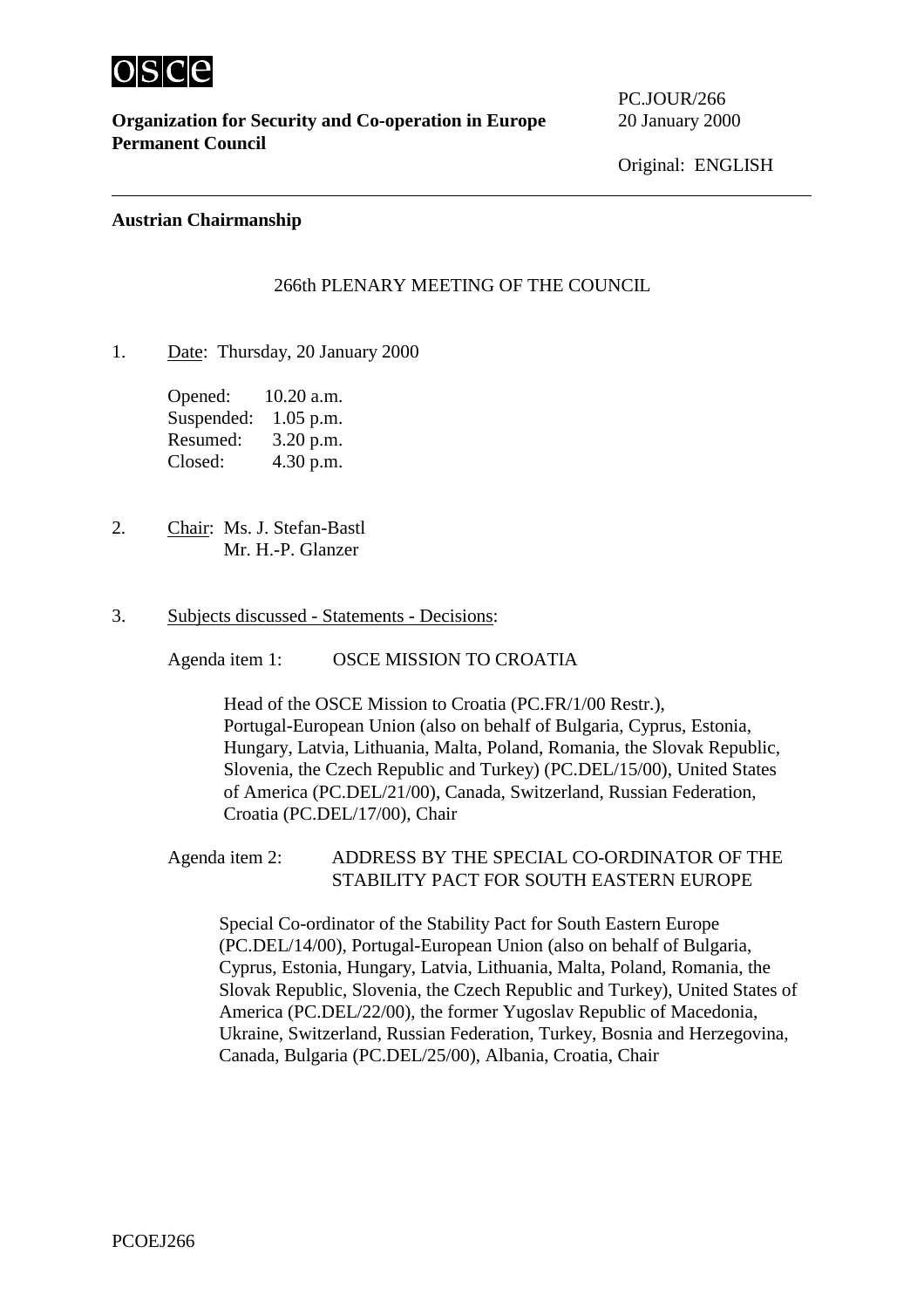# Agenda item 3: OSCE REPRESENTATIVE ON FREEDOM OF THE MEDIA, PRESENTATION OF THE PUBLICATION "IN DEFENSE OF THE FUTURE"

OSCE Representative on Freedom of the Media (FOM.GAL/2/00), Portugal-European Union (also on behalf of Bulgaria, Cyprus, Estonia, Hungary, Latvia, Lithuania, Malta, Poland, Romania, the Slovak Republic, Slovenia, the Czech Republic and Turkey) (PC.DEL/16/00), United States of America, Switzerland, Slovenia, Bosnia and Herzegovina, Chair

#### Agenda item 4: OSCE MISSION TO GEORGIA

Head of the OSCE Mission to Georgia, Ukraine, Portugal-European Union (also on behalf of Bulgaria, Cyprus, Estonia, Hungary, Latvia, Lithuania, Malta, Poland, Romania, the Slovak Republic, Slovenia, the Czech Republic and Turkey) (PC.DEL/20/00), United States of America (PC.DEL/24/00), Switzerland, Russian Federation, Georgia, Chair

Agenda item 5: REVIEW OF CURRENT ISSUES

- (a) *Situation in the Chechen Republic of the Russian Federation*: Portugal-European Union (also on behalf of Bulgaria, Cyprus, Estonia, Hungary, Latvia, Lithuania, Malta, Poland, Romania, the Slovak Republic, Slovenia, the Czech Republic and Turkey) (PC.DEL/19/00), United States of America (PC.DEL/23/00), Russian Federation, Chair
- (b) *Address by the Chairman-in-Office to the Permanent Council regarding Central Asia on 13 January 2000*: Uzbekistan, Chair

# Agenda item 6: DECISION ON THE BUDGET FOR THE BORDER MONITORING OPERATION OF THE OSCE MISSION TO GEORGIA

Chair

**Decision**: The Permanent Council adopted Decision No. 335 (PC.DEC/335), the text of which is appended to this Journal, on the budget for the border monitoring operation of the OSCE Mission to Georgia.

Agenda item 7: CONTINUED FOCUS ON YUGOSLAVIA (SERBIA AND MONTENEGRO)

Chair